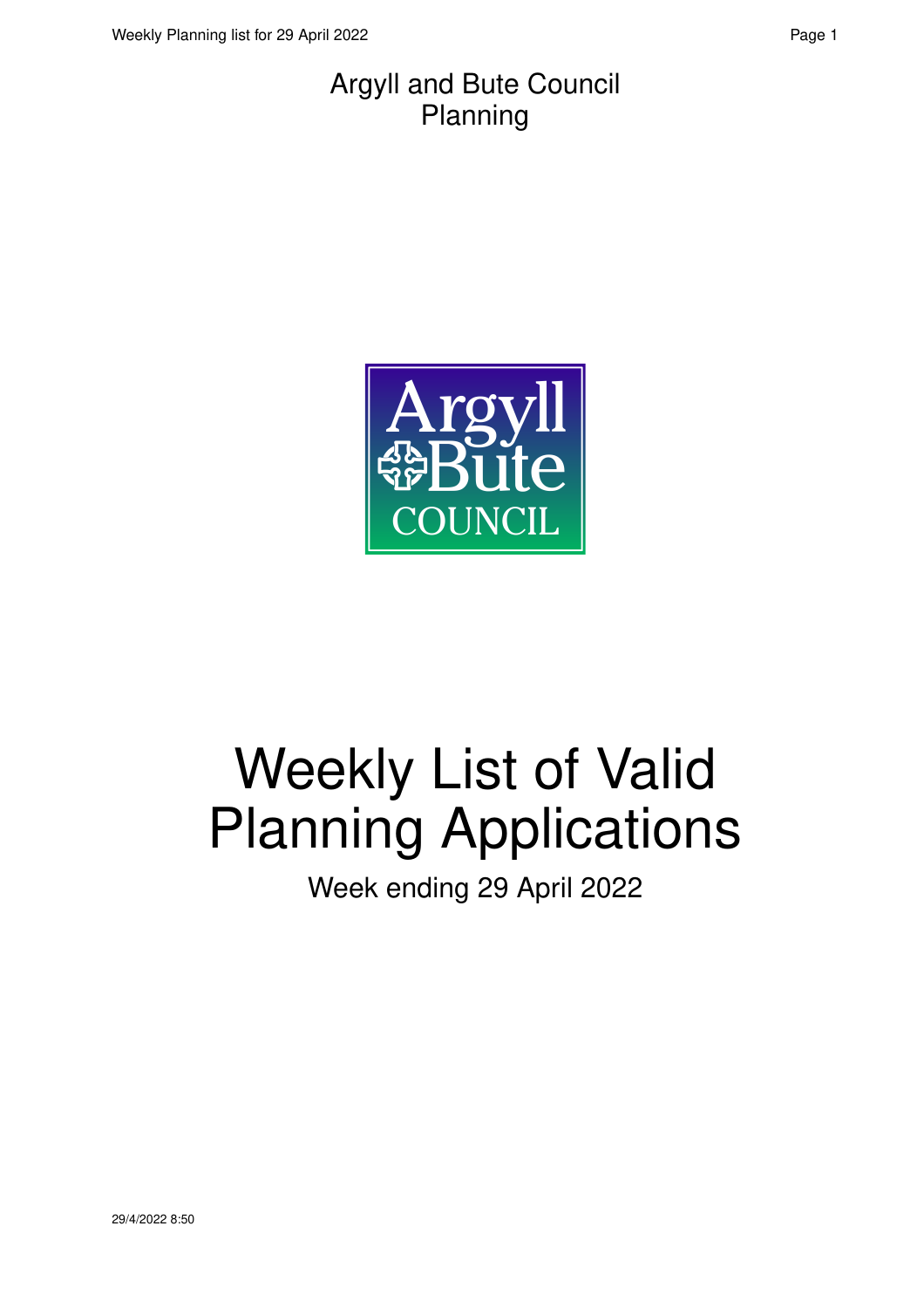### **Bute and Cowal**

| Reference:                | 22/00080/PP                                                                                                                     | Officer:                                                  | <b>Steven Gove</b>                                                |  |
|---------------------------|---------------------------------------------------------------------------------------------------------------------------------|-----------------------------------------------------------|-------------------------------------------------------------------|--|
| <b>Ward Details:</b>      | 06 - Cowal                                                                                                                      | Telephone:                                                | 01546 605518                                                      |  |
| <b>Community Council:</b> | <b>Strachur Community Council</b>                                                                                               |                                                           |                                                                   |  |
| Proposal:                 | Change of use and re-development of agricultural land to form<br>ancillary boat storage area; increase in the number of caravan |                                                           |                                                                   |  |
|                           |                                                                                                                                 |                                                           |                                                                   |  |
|                           |                                                                                                                                 |                                                           | stances from 95 to 108; and the introduction of a condition       |  |
|                           |                                                                                                                                 | specifying the type of holiday occupation of the caravans |                                                                   |  |
| Location:                 | Land North East Of Strathlachlan Caravan Park, Strathlachlan,<br>Cairndow, Argyll And Bute, PA27 8BU                            |                                                           |                                                                   |  |
|                           |                                                                                                                                 |                                                           |                                                                   |  |
| <b>Applicant:</b>         |                                                                                                                                 | Strathlachlan Enterprises Ltd                             |                                                                   |  |
|                           | Park Office, Strathlachlan Caravan Park, Strathlachlan, Cairn-                                                                  |                                                           |                                                                   |  |
|                           | dow, Argyll And Bute, PA27 8BU                                                                                                  |                                                           |                                                                   |  |
| Agent:                    | Jack Thomson                                                                                                                    |                                                           |                                                                   |  |
|                           |                                                                                                                                 |                                                           | Park Cottage, Balmoral Road, Rattray, Blairgowrie, PH10 7HY       |  |
| <b>Development Type:</b>  | N10B - Other developments - Local                                                                                               |                                                           |                                                                   |  |
| <b>Grid Ref:</b>          | 201472 - 695511                                                                                                                 |                                                           |                                                                   |  |
|                           |                                                                                                                                 |                                                           |                                                                   |  |
|                           |                                                                                                                                 |                                                           |                                                                   |  |
| Reference:                | 22/00124/PP                                                                                                                     | Officer:                                                  | <b>Steven Gove</b>                                                |  |
|                           |                                                                                                                                 | Telephone:                                                | 01546 605518                                                      |  |
| <b>Ward Details:</b>      | 08 - Isle Of Bute                                                                                                               |                                                           |                                                                   |  |
| <b>Community Council:</b> | <b>Bute Community Council</b>                                                                                                   |                                                           |                                                                   |  |
| Proposal:                 |                                                                                                                                 |                                                           | Erection of community shelter with attached storage shed and      |  |
|                           | associated works                                                                                                                |                                                           |                                                                   |  |
| Location:                 |                                                                                                                                 |                                                           | Land At Shalunt Wood, Rothesay, Isle Of Bute, Argyll And Bute     |  |
| Applicant:                | <b>Bute Community Land Company</b>                                                                                              |                                                           |                                                                   |  |
|                           |                                                                                                                                 |                                                           | Skeoch Villa, 41 Argyle Terrace, Rothesay, Isle Of Bute, Argyll   |  |
|                           | And Bute, PA20 0BD                                                                                                              |                                                           |                                                                   |  |
| Agent:                    | N/A                                                                                                                             |                                                           |                                                                   |  |
|                           |                                                                                                                                 |                                                           |                                                                   |  |
| <b>Development Type:</b>  | N10B - Other developments - Local                                                                                               |                                                           |                                                                   |  |
| <b>Grid Ref:</b>          | 203750 - 672247                                                                                                                 |                                                           |                                                                   |  |
|                           |                                                                                                                                 |                                                           |                                                                   |  |
|                           |                                                                                                                                 |                                                           |                                                                   |  |
| <b>Reference:</b>         | 22/00223/PP                                                                                                                     | Officer:                                                  | Steven Gove                                                       |  |
|                           |                                                                                                                                 | Telephone:                                                | 01546 605518                                                      |  |
| <b>Ward Details:</b>      | 06 - Cowal                                                                                                                      |                                                           |                                                                   |  |
| <b>Community Council:</b> | Kilfinan Community Council                                                                                                      |                                                           |                                                                   |  |
| Proposal:                 |                                                                                                                                 |                                                           | Erection of restaurant with 4 flats above and separate building   |  |
|                           |                                                                                                                                 |                                                           | to rear incorporating 3 staff studios and installation of biodisc |  |
|                           | treatment plant                                                                                                                 |                                                           |                                                                   |  |
| Location:                 |                                                                                                                                 | Former Susy's Tearoom, Tighnabruaich, Argyll And Bute     |                                                                   |  |
| <b>Applicant:</b>         | Mr S Raeburn                                                                                                                    |                                                           |                                                                   |  |
|                           |                                                                                                                                 | House Of Craigie, Craigie, Kilmarnock, KA1 5NA            |                                                                   |  |
| Agent:                    | <b>Highstreet Architects</b>                                                                                                    |                                                           |                                                                   |  |
|                           |                                                                                                                                 |                                                           | Clyde Offices , 48 West George Street, Glasgow, G2 1BP            |  |
| <b>Development Type:</b>  | N10B - Other developments - Local                                                                                               |                                                           |                                                                   |  |
| <b>Grid Ref:</b>          | 198199 - 673051                                                                                                                 |                                                           |                                                                   |  |
|                           |                                                                                                                                 |                                                           |                                                                   |  |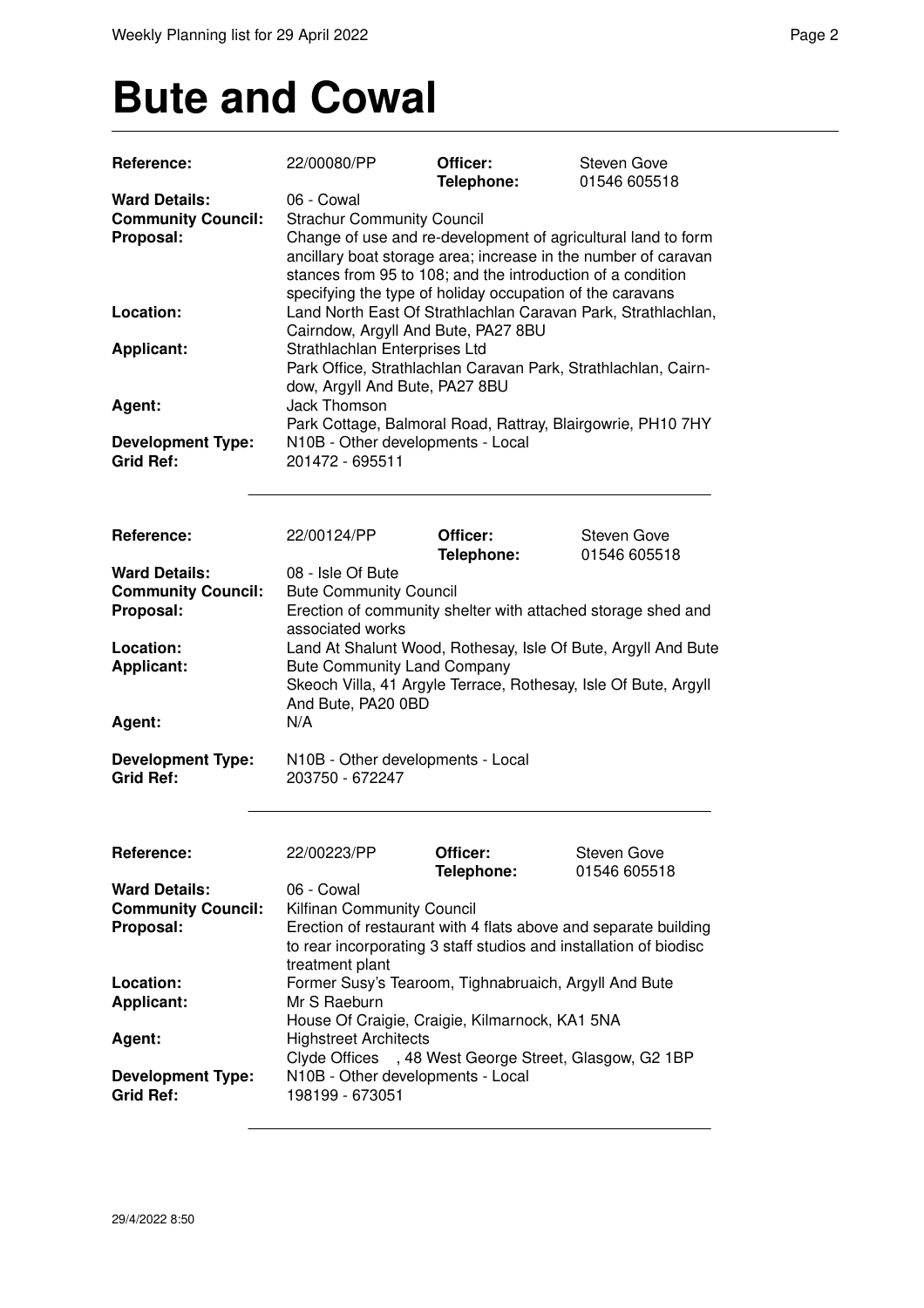Weekly Planning list for 29 April 2022 **Page 3** Page 3

| 22/00224/LIB                                         | Officer: | Howard Young<br>01546 605518                                                                                                                                                                                                                                                                                                  |
|------------------------------------------------------|----------|-------------------------------------------------------------------------------------------------------------------------------------------------------------------------------------------------------------------------------------------------------------------------------------------------------------------------------|
| 06 - Cowal                                           |          |                                                                                                                                                                                                                                                                                                                               |
|                                                      |          |                                                                                                                                                                                                                                                                                                                               |
|                                                      |          |                                                                                                                                                                                                                                                                                                                               |
| Former Sandbank Church, High Road, Sandbank, Dunoon, |          |                                                                                                                                                                                                                                                                                                                               |
|                                                      |          |                                                                                                                                                                                                                                                                                                                               |
|                                                      |          |                                                                                                                                                                                                                                                                                                                               |
| Bute, PA23 8PX                                       |          |                                                                                                                                                                                                                                                                                                                               |
| Architeco Ltd                                        |          |                                                                                                                                                                                                                                                                                                                               |
|                                                      |          |                                                                                                                                                                                                                                                                                                                               |
|                                                      |          |                                                                                                                                                                                                                                                                                                                               |
| 216230 - 680330                                      |          |                                                                                                                                                                                                                                                                                                                               |
|                                                      |          | Telephone:<br><b>Sandbank Community Council</b><br>Internal and external alterations and erection of balcony<br>Argyll And Bute, PA23 8PX<br>Mr Gordon Thompson<br>Sandbank Church, High Road, Sandbank, Dunoon, Argyll And<br>43 Argyll Street, Dunoon, Argyll And Bute, PA23 7HG<br>$N14$ - Listed bldg + con area consents |

| Reference:                                   | 22/00243/PP                                                                     | Officer:<br>Telephone: | <b>Steven Gove</b><br>01546 605518 |
|----------------------------------------------|---------------------------------------------------------------------------------|------------------------|------------------------------------|
| <b>Ward Details:</b>                         | 06 - Cowal                                                                      |                        |                                    |
| <b>Community Council:</b>                    | Colintraive And Glendaruel CC                                                   |                        |                                    |
| Proposal:                                    | Formation of lay-by                                                             |                        |                                    |
| Location:                                    | Land North West Of Glen Caladh Farm, Tighnabruaich, Argyll<br>And Bute          |                        |                                    |
| <b>Applicant:</b>                            | Mr John Wilson-Beales<br>2 Smithy Lane, Lochgilphead, Argyll And Bute, PA31 8TA |                        |                                    |
| Agent:                                       | Scottish Woodlands<br>2 Smithy Lane , Lochgilphead, Argyll And Bute, PA31 8TA   |                        |                                    |
| <b>Development Type:</b><br><b>Grid Ref:</b> | N10B - Other developments - Local<br>199632 - 677068                            |                        |                                    |

| Reference:                                                     | 22/00261/PP                                                                                          | Officer:<br>Telephone: | Steven Gove<br>01546 605518 |
|----------------------------------------------------------------|------------------------------------------------------------------------------------------------------|------------------------|-----------------------------|
| <b>Ward Details:</b><br><b>Community Council:</b><br>Proposal: | 08 - Isle Of Bute<br><b>Bute Community Council</b><br>Repainting of shopfront                        |                        |                             |
| Location:                                                      | 31 Marine Road, Port Bannatyne, Isle Of Bute, Argyll And Bute,<br><b>PA20 0LL</b>                    |                        |                             |
| <b>Applicant:</b>                                              | Miss Donia Azmi<br>31 Marine Road, Port Bannatyne, Isle Of Bute, Argyll And Bute,<br><b>PA20 0LL</b> |                        |                             |
| Agent:                                                         | N/A                                                                                                  |                        |                             |
| <b>Development Type:</b><br><b>Grid Ref:</b>                   | N10B - Other developments - Local<br>207280 - 667279                                                 |                        |                             |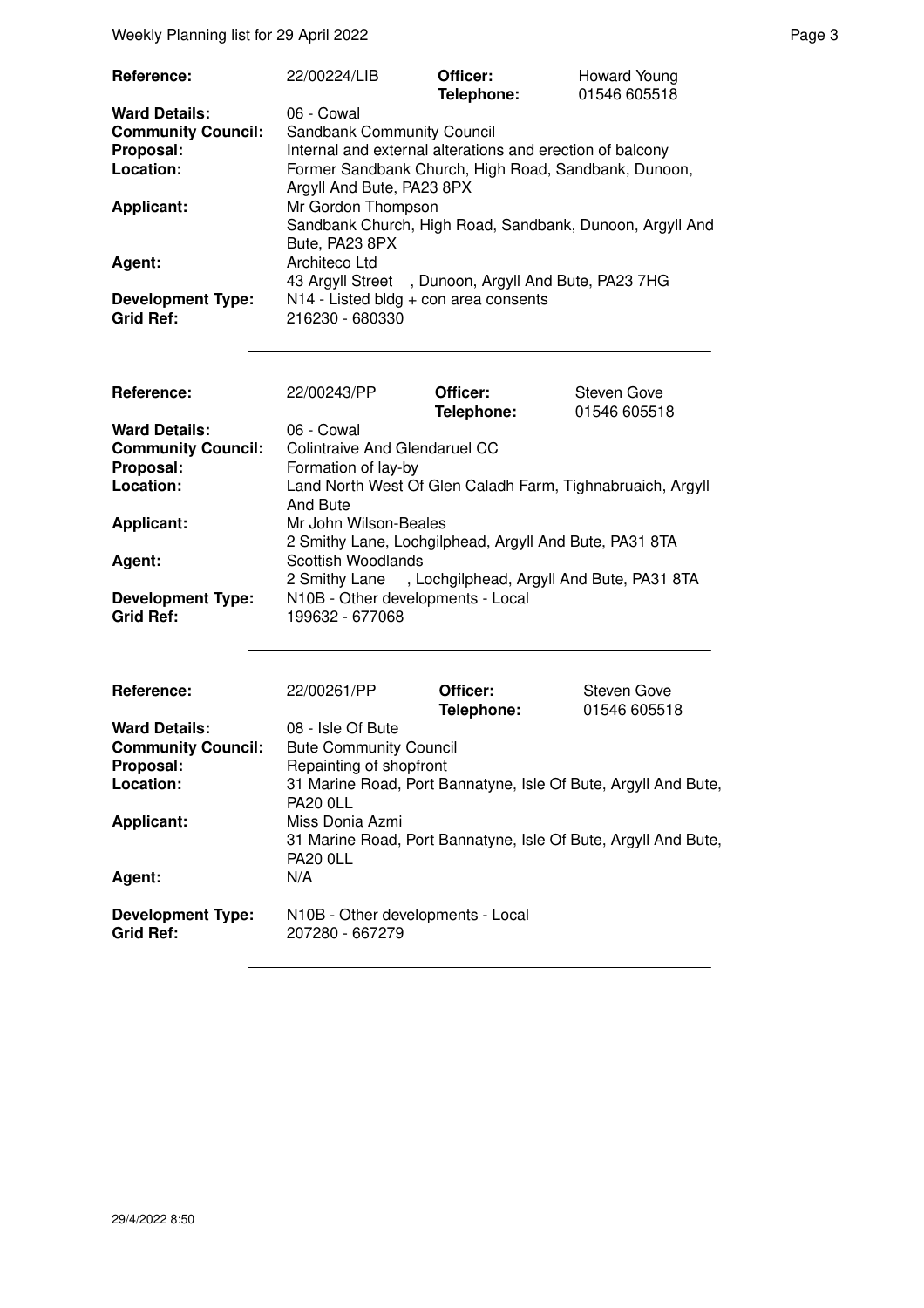Weekly Planning list for 29 April 2022 **Page 4** Page 4

| Reference:                                   | 22/00325/PP                                                                                         | Officer:<br>Telephone: | <b>Karen Malloy</b><br>01546 605518 |
|----------------------------------------------|-----------------------------------------------------------------------------------------------------|------------------------|-------------------------------------|
| <b>Ward Details:</b>                         | 07 - Dunoon                                                                                         |                        |                                     |
| <b>Community Council:</b>                    | Dunoon Community Council                                                                            |                        |                                     |
| Proposal:                                    | Erection of decking (retrospective)                                                                 |                        |                                     |
| Location:                                    | St Ives Hotel, 58 Victoria Parade, Dunoon, Argyll And Bute,<br><b>PA23 7HU</b>                      |                        |                                     |
| <b>Applicant:</b>                            | Mr Jonathan Smith<br>St Ives Hotel, 58 Victoria Parade, Dunoon, Argyll And Bute,<br><b>PA23 7HU</b> |                        |                                     |
| Agent:                                       | N/A                                                                                                 |                        |                                     |
| <b>Development Type:</b><br><b>Grid Ref:</b> | N10B - Other developments - Local<br>217284 - 676326                                                |                        |                                     |

| <b>Reference:</b>         | 22/00424/PP                                                                                   | Officer:<br>Telephone: | Norman Shewan<br>01546 605518                                     |
|---------------------------|-----------------------------------------------------------------------------------------------|------------------------|-------------------------------------------------------------------|
| <b>Ward Details:</b>      | 06 - Cowal                                                                                    |                        |                                                                   |
| <b>Community Council:</b> | <b>Sandbank Community Council</b>                                                             |                        |                                                                   |
| Proposal:                 | dwellinghouse                                                                                 |                        | Demolition of existing building and erection of six flats and one |
| Location:                 | Yard, Shore Road, Sandbank, Argyll And Bute                                                   |                        |                                                                   |
| <b>Applicant:</b>         | Mr William Taylor<br>William Taylor House, 7 Derry Avenue, South Ockendon,<br>Essex, RM15 5DL |                        |                                                                   |
|                           |                                                                                               |                        |                                                                   |
| Agent:                    | Mosaic Architecture And Design                                                                |                        |                                                                   |
|                           | 226 West George Street, Glasgow, G2 2PQ                                                       |                        |                                                                   |
| <b>Development Type:</b>  | N03B - Housing - Local                                                                        |                        |                                                                   |
| Grid Ref:                 | 216659 - 680315                                                                               |                        |                                                                   |
|                           |                                                                                               |                        |                                                                   |

| Reference:                | 22/00589/PP                                           | Officer:   | Allocated To Area Office                              |  |
|---------------------------|-------------------------------------------------------|------------|-------------------------------------------------------|--|
|                           |                                                       | Telephone: | 01546 605518                                          |  |
| <b>Ward Details:</b>      | 07 - Dunoon                                           |            |                                                       |  |
| <b>Community Council:</b> | <b>Dunoon Community Council</b>                       |            |                                                       |  |
| Proposal:                 | Alterations and extensions to dwellinghouse           |            |                                                       |  |
| Location:                 | 111 Auchamore Road, Dunoon, Argyll And Bute, PA23 7JJ |            |                                                       |  |
| <b>Applicant:</b>         | Mr Chris Kennedy                                      |            |                                                       |  |
|                           |                                                       |            | 111 Auchamore Road, Dunoon, Argyll And Bute, PA23 7JJ |  |
| Agent:                    | Jonathan Kennedy                                      |            |                                                       |  |
|                           | 10 Glenury Road, Stonehaven, AB39 3LB                 |            |                                                       |  |
| <b>Development Type:</b>  | N01 - Householder developments                        |            |                                                       |  |
| <b>Grid Ref:</b>          | 216841 - 676566                                       |            |                                                       |  |
|                           |                                                       |            |                                                       |  |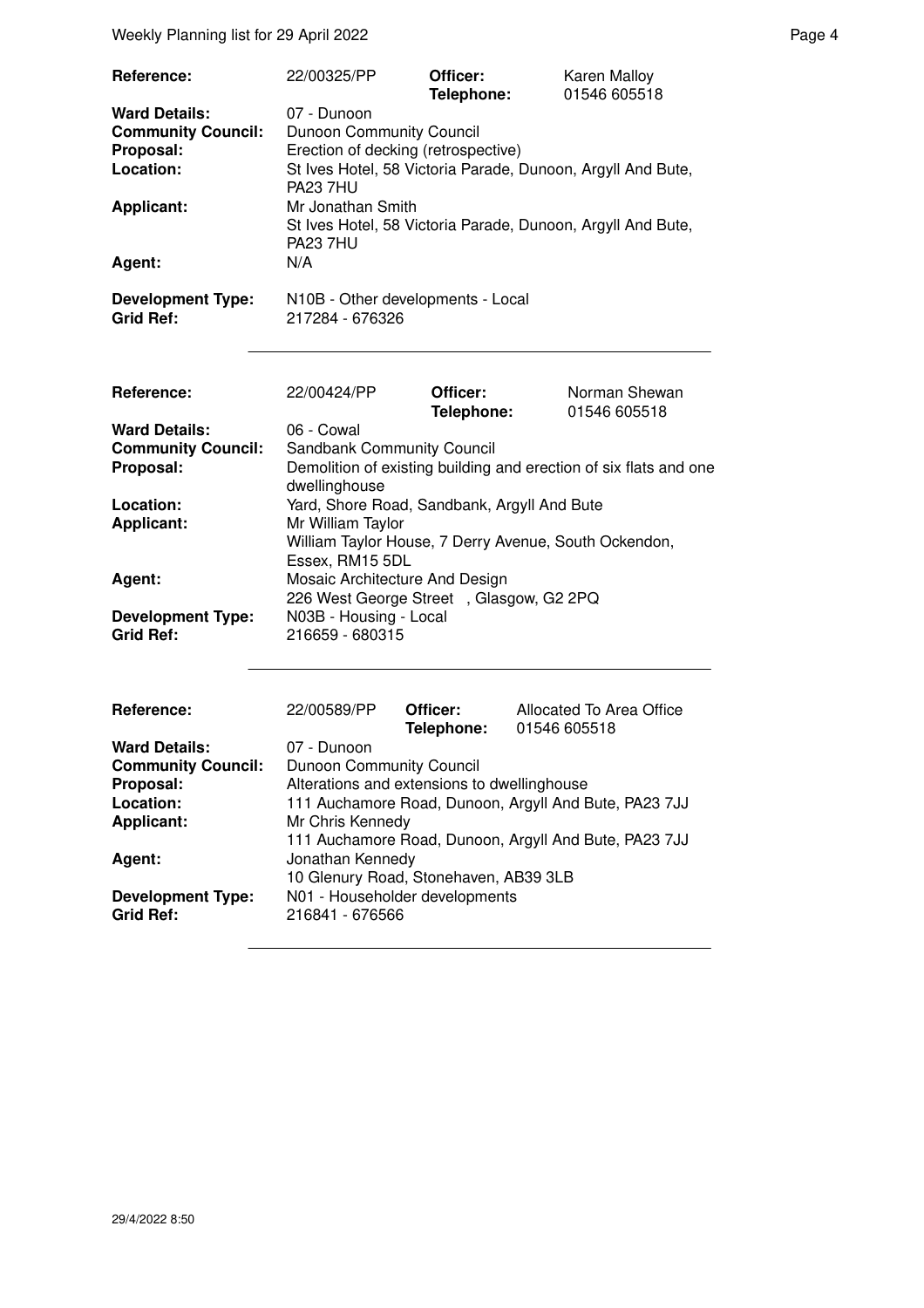| Reference:                                   | 22/00816/TPO                                                  | Officer:<br>Telephone: | Steven Gove<br>01546 605518 |
|----------------------------------------------|---------------------------------------------------------------|------------------------|-----------------------------|
| <b>Ward Details:</b>                         | 08 - Isle Of Bute                                             |                        |                             |
| <b>Community Council:</b>                    | <b>Bute Community Council</b>                                 |                        |                             |
| Proposal:                                    | Proposed felling of various trees to low stump level          |                        |                             |
| Location:                                    | Skippers Wood, Rothesay, Isle Of Bute, Argyll And Bute        |                        |                             |
| <b>Applicant:</b>                            | Mr Graham McKirdy                                             |                        |                             |
|                                              | Mount Stuart, Isle Of Bute, Argyll And Bute, PA20 9LR         |                        |                             |
| Agent:                                       | Caledonian Tree Services Ltd                                  |                        |                             |
|                                              | South Craigmarloch, Port Glasgow Road, Kilmacolm, PA13<br>4SG |                        |                             |
| <b>Development Type:</b><br><b>Grid Ref:</b> | NO - not required for statutory returns<br>209272 - 664922    |                        |                             |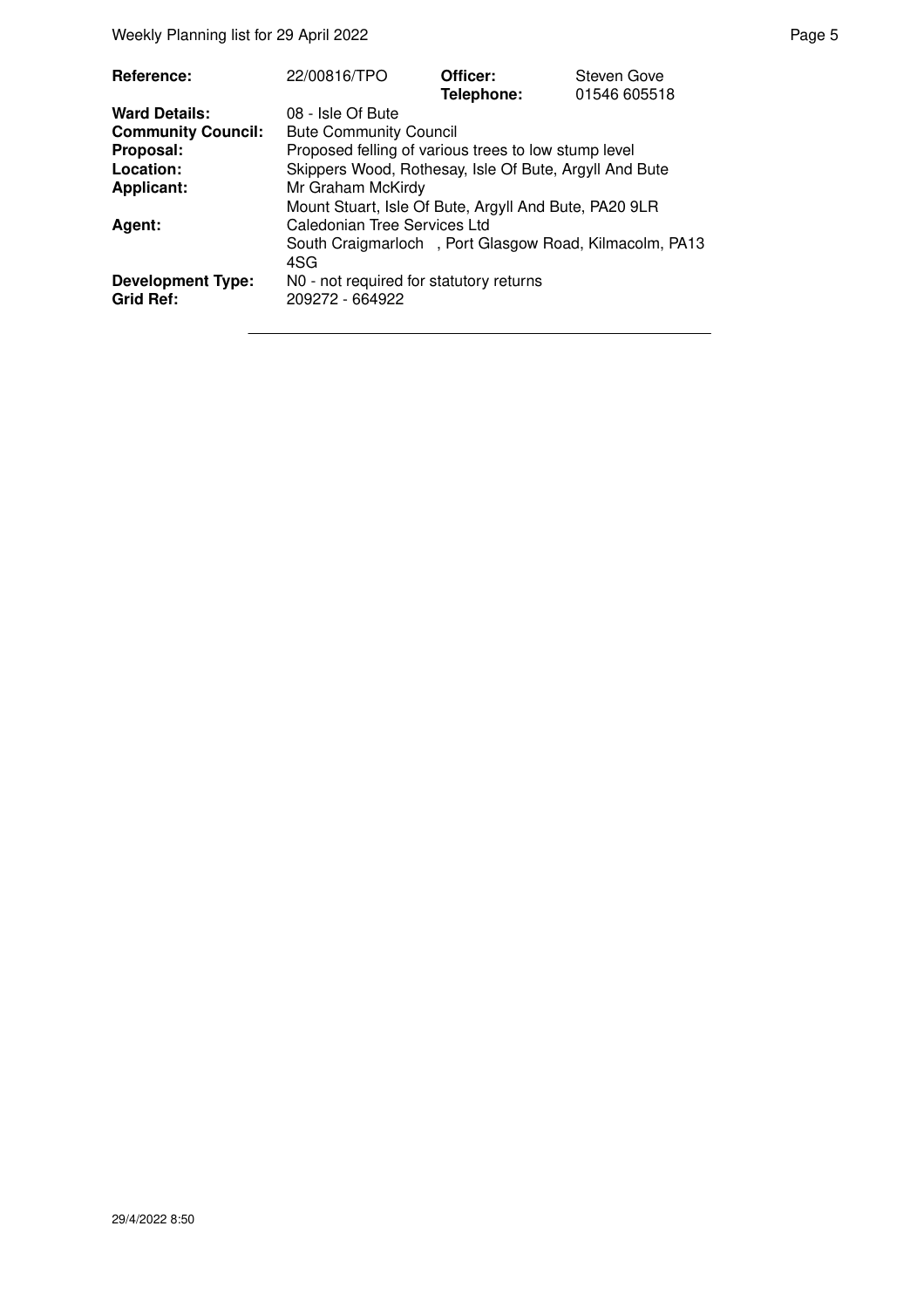### **Helensburgh and Lomond**

| Reference:                                                                  | 22/00109/LIB                                                                                                                                                                         | Officer:<br>Telephone: | Karen Malloy<br>01546 605518                                    |  |
|-----------------------------------------------------------------------------|--------------------------------------------------------------------------------------------------------------------------------------------------------------------------------------|------------------------|-----------------------------------------------------------------|--|
| <b>Ward Details:</b><br><b>Community Council:</b><br>Proposal:<br>Location: | 09 - Lomond North<br>Rhu And Shandon Community Council<br>Installation of replacement roof covering<br>Armadale, Gareloch Road, Rhu, Helensburgh, Argyll And Bute,<br><b>G84 8NE</b> |                        |                                                                 |  |
| <b>Applicant:</b>                                                           | Mr Neil Richardson<br>Armadale, Gareloch Road, Rhu, Helensburgh, Argyll And Bute,<br><b>G84 8NE</b>                                                                                  |                        |                                                                 |  |
| Agent:                                                                      | N/A                                                                                                                                                                                  |                        |                                                                 |  |
| <b>Development Type:</b><br><b>Grid Ref:</b>                                | $N14$ - Listed bldg + con area consents<br>227452 - 683615                                                                                                                           |                        |                                                                 |  |
| Reference:                                                                  | 22/00433/PP                                                                                                                                                                          | Officer:               | <b>Karen Malloy</b>                                             |  |
|                                                                             |                                                                                                                                                                                      | Telephone:             | 01546 605518                                                    |  |
| <b>Ward Details:</b>                                                        | 09 - Lomond North                                                                                                                                                                    |                        |                                                                 |  |
| <b>Community Council:</b>                                                   | Rosneath And Clynder Community Council                                                                                                                                               |                        |                                                                 |  |
| Proposal:                                                                   | ment domestic garage/workshop                                                                                                                                                        |                        | Demolition of existing domestic garage and erection of replace- |  |
| Location:                                                                   | Eastwood House, Annach Mhor Road, Clynder, Helensburgh,<br>Argyll And Bute, G84 0QQ                                                                                                  |                        |                                                                 |  |
| <b>Applicant:</b>                                                           | Mr George Antill<br>Eastwood House, Annach Mhor Road, Clynder, Helensburgh,<br>Argyll And Bute, G84 0QQ                                                                              |                        |                                                                 |  |
| Agent:                                                                      | <b>HMA Architects</b><br>19 Charlotte Street, Helensburgh, Argyll And Bute, G84 7EZ                                                                                                  |                        |                                                                 |  |
| <b>Development Type:</b><br><b>Grid Ref:</b>                                | N01 - Householder developments<br>224568 - 684209                                                                                                                                    |                        |                                                                 |  |
| Reference:                                                                  | 22/00469/PP                                                                                                                                                                          | Officer:<br>Telephone: | Emma Jane<br>01546 605518                                       |  |
| <b>Ward Details:</b>                                                        | 09 - Lomond North                                                                                                                                                                    |                        |                                                                 |  |
| <b>Community Council:</b>                                                   | <b>Garelochhead Community Council</b>                                                                                                                                                |                        |                                                                 |  |
| Proposal:                                                                   | Proposed conversion of garage to form additional living accom-<br>modation and erection of single storey side extension                                                              |                        |                                                                 |  |
| Location:                                                                   | Bute, G84 0DT                                                                                                                                                                        |                        | Stronach Feorlinbreck, Garelochhead, Helensburgh, Argyll And    |  |
| <b>Applicant:</b>                                                           | Mr Steven Slee<br>Bute, G84 0DT                                                                                                                                                      |                        | Stronach Feorlinbreck, Garelochhead, Helensburgh, Argyll And    |  |
| Agent:                                                                      | The Hay Partnership (Lomond) Ltd<br>73 Glasgow Road, Dumbarton, G82 1RE                                                                                                              |                        |                                                                 |  |
| <b>Development Type:</b><br><b>Grid Ref:</b>                                | N01 - Householder developments<br>223820 - 691902                                                                                                                                    |                        |                                                                 |  |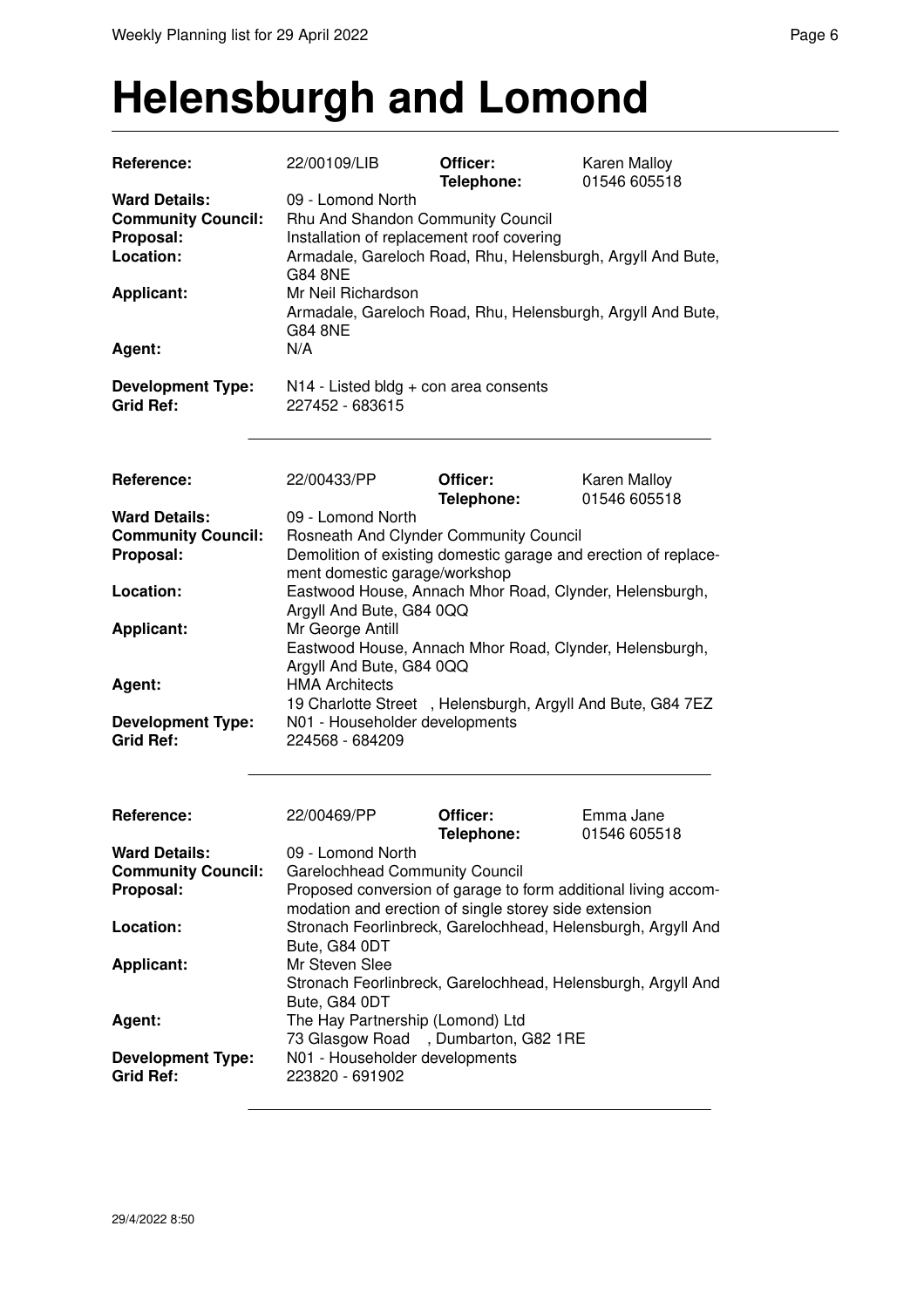| Reference:<br><b>Ward Details:</b><br><b>Community Council:</b><br>Proposal:<br>Location:<br><b>Applicant:</b><br>Agent:<br><b>Development Type:</b><br><b>Grid Ref:</b> | 22/00553/LIB<br><b>Helensburgh Community Council</b><br>Mr A Hamilton<br><b>Clark Design Architecture</b><br><b>Strathleven House</b><br>229987 - 683294 | Officer:<br>Telephone:<br>11 - Helensburgh And Lomond South<br>replacement single storey rear extension<br>N14 - Listed bldg + con area consents | Allocated To Area Office<br>01546 605518<br>Demolition of rear extension, internal alterations and erection of<br>116 Sinclair Street, Helensburgh, Argyll And Bute, G84 9AX<br>116 Sinclair Street, Helensburgh, Argyll And Bute, G84 9AX<br>, Levenside Road, Dumbarton, G82 3PD |
|--------------------------------------------------------------------------------------------------------------------------------------------------------------------------|----------------------------------------------------------------------------------------------------------------------------------------------------------|--------------------------------------------------------------------------------------------------------------------------------------------------|------------------------------------------------------------------------------------------------------------------------------------------------------------------------------------------------------------------------------------------------------------------------------------|
| Reference:<br><b>Ward Details:</b><br><b>Community Council:</b><br>Proposal:<br>Location:<br><b>Applicant:</b><br>Agent:<br><b>Development Type:</b><br><b>Grid Ref:</b> | 22/00617/PP<br><b>Helensburgh Community Council</b><br>Mr Andy Horrocks<br><b>LH Architecture</b><br>N01 - Householder developments<br>230804 - 681582   | Officer:<br>Telephone:<br>11 - Helensburgh And Lomond South<br>Alterations and extension to dwellinghouse                                        | Allocated To Area Office<br>01546 605518<br>3 Station Road, Helensburgh, Argyll And Bute, G84 7BQ<br>3 Station Road, Helensburgh, Argyll And Bute, G84 7BQ<br>Business Centre Unit A, Darluith Road, Linwood, PA3 3TP                                                              |
| Reference:<br><b>Ward Details:</b><br><b>Community Council:</b><br>Proposal:<br>Location:<br><b>Applicant:</b><br>Agent:                                                 | 22/00784/TPO<br>09 - Lomond North<br>Felling of Beech tree<br>Argyll And Bute, G84 0RF<br>Mr John Askem<br>Argyll And Bute, G84 0RF<br>N/A               | Officer:<br>Telephone:<br>Rosneath And Clynder Community Council                                                                                 | Karen Malloy<br>01546 605518<br>1 Clachan Cottage, The Clachan, Rosneath, Helensburgh,<br>1 Clachan Cottage, The Clachan, Rosneath, Helensburgh,                                                                                                                                   |
| <b>Development Type:</b><br><b>Grid Ref:</b>                                                                                                                             | 225415 - 683048                                                                                                                                          | N0 - not required for statutory returns                                                                                                          |                                                                                                                                                                                                                                                                                    |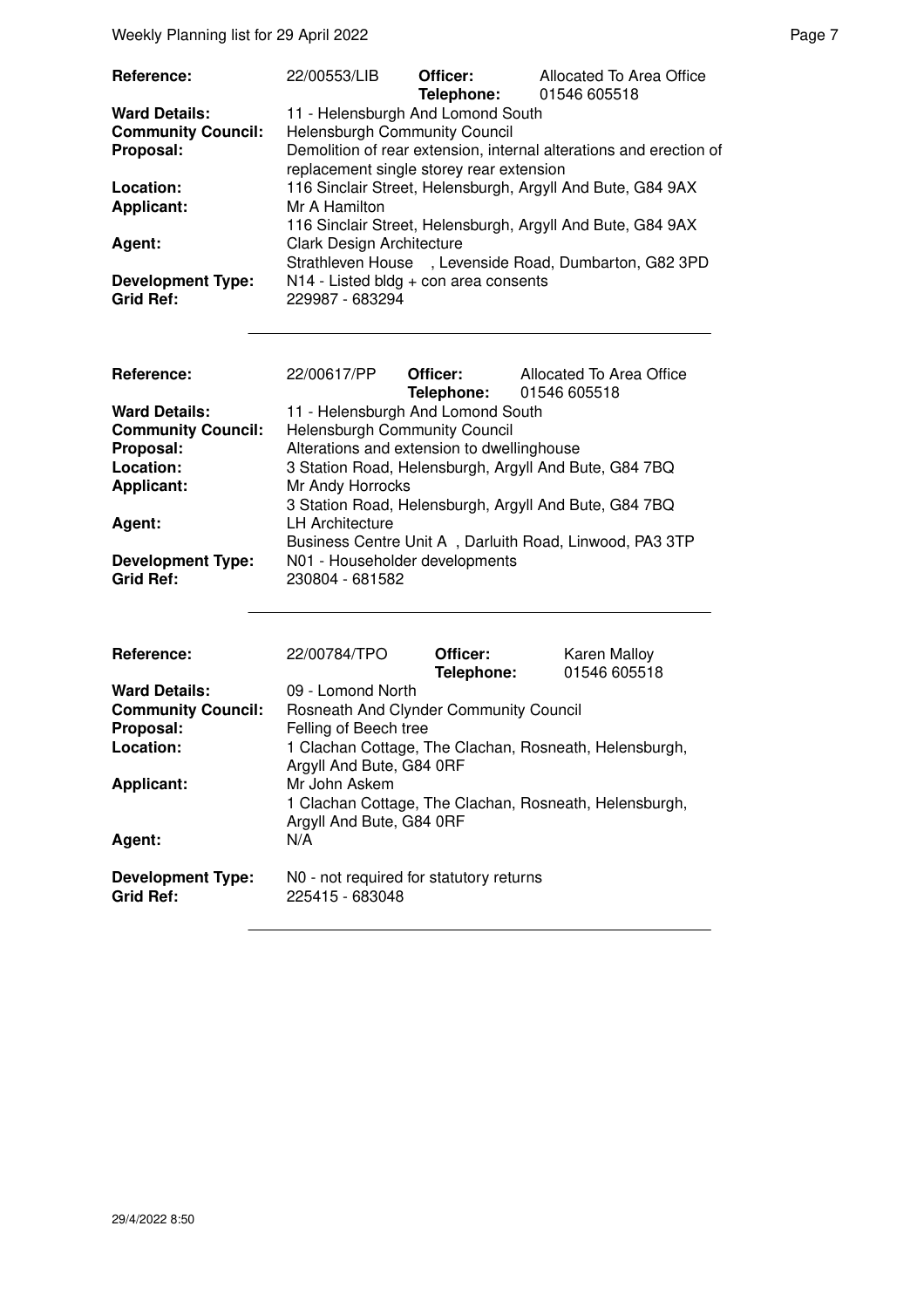# **Oban, Lorn and the Isles**

| Reference:                | 21/02419/PP                                                   | Officer:<br>Telephone: | Allocated To Area Office<br>01546 605518                        |  |  |
|---------------------------|---------------------------------------------------------------|------------------------|-----------------------------------------------------------------|--|--|
| <b>Ward Details:</b>      | 04 - Oban South And The Isles                                 |                        |                                                                 |  |  |
| <b>Community Council:</b> | <b>Tiree Community Council</b>                                |                        |                                                                 |  |  |
| Proposal:                 | Erection of annexe extension to church for youth work activi- |                        |                                                                 |  |  |
|                           |                                                               |                        | ties, meeting rooms and installation of replacement septic tank |  |  |
|                           | for the church and Clachan Cottage                            |                        |                                                                 |  |  |
| Location:                 | Baugh Baptist Church And Clachan Cottage, Baugh, Isle Of      |                        |                                                                 |  |  |
|                           | Tiree, Argyll And Bute, PA77 6UN                              |                        |                                                                 |  |  |
| <b>Applicant:</b>         | <b>Tiree Baptist Church</b>                                   |                        |                                                                 |  |  |
|                           |                                                               |                        | Baugh Baptist Church, Baugh, Isle Of Tiree, Argyll And Bute,    |  |  |
|                           | <b>PA77 6UN</b>                                               |                        |                                                                 |  |  |
| Agent:                    | Micheal Holliday                                              |                        |                                                                 |  |  |
|                           |                                                               |                        | Four Winds, Kilmoluaig, Isle Of Tiree, Argyll And Bute, PA77    |  |  |
|                           | 6XB                                                           |                        |                                                                 |  |  |
| <b>Development Type:</b>  | N10B - Other developments - Local                             |                        |                                                                 |  |  |
| <b>Grid Ref:</b>          | 102447 - 743779                                               |                        |                                                                 |  |  |
|                           |                                                               |                        |                                                                 |  |  |
|                           |                                                               |                        |                                                                 |  |  |
| Reference:                | 22/00510/PP                                                   | Officer:               | Jennifer Campbell                                               |  |  |
|                           |                                                               | Telephone:             | 01546 605518                                                    |  |  |
| <b>Ward Details:</b>      | 04 - Oban South And The Isles                                 |                        |                                                                 |  |  |
| <b>Community Council:</b> | <b>Mull Community Council</b>                                 |                        |                                                                 |  |  |
| Proposal:                 | plant                                                         |                        | Erection of dwellinghouse and installation of sewage treatment  |  |  |
| Location:                 | Land North Of Bydand, Salen, Isle Of Mull, Argyll And Bute,   |                        |                                                                 |  |  |
|                           | <b>PA72 6JB</b>                                               |                        |                                                                 |  |  |
| <b>Applicant:</b>         | Mr Lorn Carmichael                                            |                        |                                                                 |  |  |
|                           | Bydand, Salen, Isle Of Mull, Argyll And Bute, PA72 6JB        |                        |                                                                 |  |  |
| Agent:                    | <b>ESB Architects</b>                                         |                        |                                                                 |  |  |
|                           | 40 Rockfield Road                                             |                        | , Tobermory, Isle Of Mull, Argyll And                           |  |  |
|                           | Bute, PA75 6PN                                                |                        |                                                                 |  |  |
| <b>Development Type:</b>  | N03B - Housing - Local                                        |                        |                                                                 |  |  |
| <b>Grid Ref:</b>          | 158109 - 742944                                               |                        |                                                                 |  |  |
|                           |                                                               |                        |                                                                 |  |  |
|                           |                                                               |                        |                                                                 |  |  |
| Reference:                | 22/00546/PP                                                   | Officer:               | Emma Shaw                                                       |  |  |
|                           |                                                               | Telephone:             | 01546 605518                                                    |  |  |
| <b>Ward Details:</b>      | 05 - Oban North And Lorn                                      |                        |                                                                 |  |  |
| <b>Community Council:</b> | Ardchattan Community Council                                  |                        |                                                                 |  |  |
| Proposal:                 | Erection of dwellinghouse                                     |                        |                                                                 |  |  |
| Location:                 |                                                               |                        | Plot 2, Buaileard Ledaig, Benderloch, Oban, Argyll And Bute     |  |  |
| <b>Applicant:</b>         | Mr and Mrs J Hanlin                                           |                        |                                                                 |  |  |
|                           |                                                               |                        | Buaileard, Letterwalton, Benderloch, Oban, Argyll And Bute,     |  |  |
|                           | <b>PA37 1SA</b>                                               |                        |                                                                 |  |  |
| Agent:                    | Shauna Cameron Architect Ltd                                  |                        |                                                                 |  |  |
|                           |                                                               |                        | Selma Beag, Benderloch, Oban, Argyll And Bute, PA37 1QP         |  |  |
| <b>Development Type:</b>  | N03B - Housing - Local                                        |                        |                                                                 |  |  |
| <b>Grid Ref:</b>          | 191551 - 740288                                               |                        |                                                                 |  |  |
|                           |                                                               |                        |                                                                 |  |  |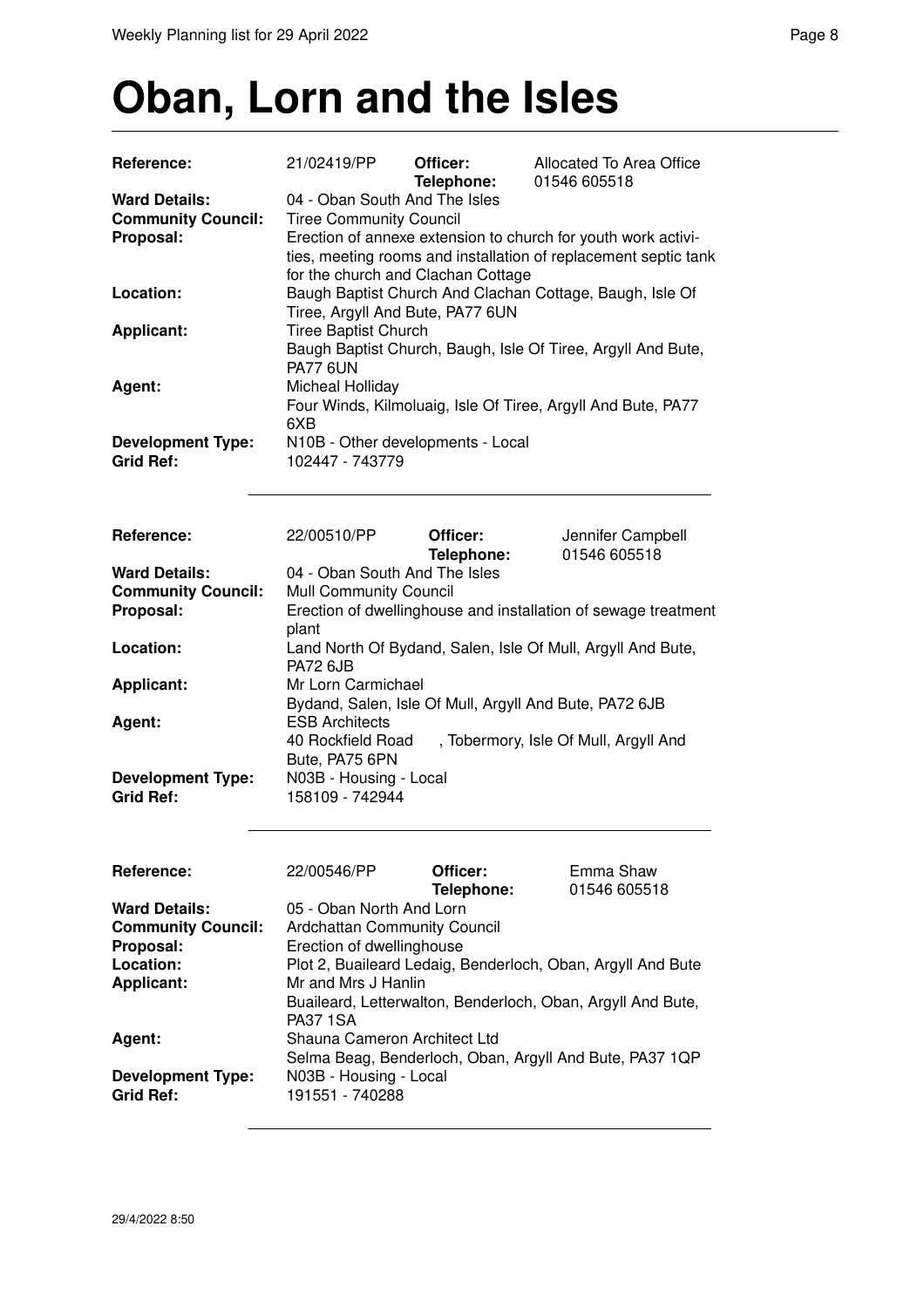| Reference:                                   | 22/00590/PP                                                                                                                                   | Officer:<br>Telephone: | Emma Shaw<br>01546 605518 |
|----------------------------------------------|-----------------------------------------------------------------------------------------------------------------------------------------------|------------------------|---------------------------|
| <b>Ward Details:</b>                         | 05 - Oban North And Lorn                                                                                                                      |                        |                           |
| <b>Community Council:</b>                    | <b>Taynuilt Community Council</b>                                                                                                             |                        |                           |
| Proposal:                                    | Erection of detached garden room to accommodate gym and<br>hot tub area including outdoor decking area with path and gen-<br>eral landscaping |                        |                           |
| Location:                                    | Clach-Ma-Nessaig, Airds Bay, Taynuilt, Argyll And Bute, PA35<br>1JR                                                                           |                        |                           |
| <b>Applicant:</b>                            | Mr Derek Mathieson<br>Clach-Ma-Nessaig, Airds Bay, Taynuilt, Argyll And Bute, PA35<br>1.JR                                                    |                        |                           |
| Agent:                                       | Waseem Hussain<br>4 Binniehill Road, Cumbernauld, Glasgow, G68 9AJ                                                                            |                        |                           |
| <b>Development Type:</b><br><b>Grid Ref:</b> | N01 - Householder developments<br>199606 - 732630                                                                                             |                        |                           |

| Reference:                | 22/00626/PP                                                                                  | Officer:   | Allocated To Area Office                                       |
|---------------------------|----------------------------------------------------------------------------------------------|------------|----------------------------------------------------------------|
|                           |                                                                                              | Telephone: | 01546 605518                                                   |
| <b>Ward Details:</b>      | 04 - Oban South And The Isles                                                                |            |                                                                |
| <b>Community Council:</b> | <b>Oban Community Council</b>                                                                |            |                                                                |
| Proposal:                 | Erection of extension to dwellinghouse to form additional living<br>accommodation and garage |            |                                                                |
|                           |                                                                                              |            |                                                                |
| Location:                 | 46 Pulpit Drive, Oban, Argyll And Bute, PA34 4LE                                             |            |                                                                |
| <b>Applicant:</b>         | Mr and Mrs Jamie and Ailsa MacKinnon                                                         |            |                                                                |
|                           | 46 Pulpit Drive, Oban, Argyll And Bute, PA34 4LE                                             |            |                                                                |
| Agent:                    | Beaton + McMurchy Architects Ltd                                                             |            |                                                                |
|                           |                                                                                              |            | The Studio, Tigh Na Glaic, Taynuilt, Argyll And Bute, PA35 1JW |
| <b>Development Type:</b>  | N01 - Householder developments                                                               |            |                                                                |
| <b>Grid Ref:</b>          | 185002 - 729281                                                                              |            |                                                                |

| Reference:                | 22/00637/PNWAY                                            | Officer:<br>Telephone: | Judith Stephen<br>01546 605518 |
|---------------------------|-----------------------------------------------------------|------------------------|--------------------------------|
| <b>Ward Details:</b>      | 05 - Oban North And Lorn                                  |                        |                                |
| <b>Community Council:</b> | Glenorchy And Inishail Community Council                  |                        |                                |
| Proposal:                 | Upgrading of 3500 metres of forest track                  |                        |                                |
| Location:                 | Bovuy Woodland, Cladich, Argyll And Bute                  |                        |                                |
| <b>Applicant:</b>         | Mr Mervyn Harrison                                        |                        |                                |
|                           | Tilhill, Glencruitten Road, Oban, Argyll & Bute, PA34 4DW |                        |                                |
| Agent:                    | <b>Tilhill Forestry Ltd</b>                               |                        |                                |
|                           | Glencruitten Road, Oban, Argyll, PA34 4DW                 |                        |                                |
| <b>Development Type:</b>  | G C22W - Forestry Private Way                             |                        |                                |
| <b>Grid Ref:</b>          | 211796 - 722096                                           |                        |                                |
|                           |                                                           |                        |                                |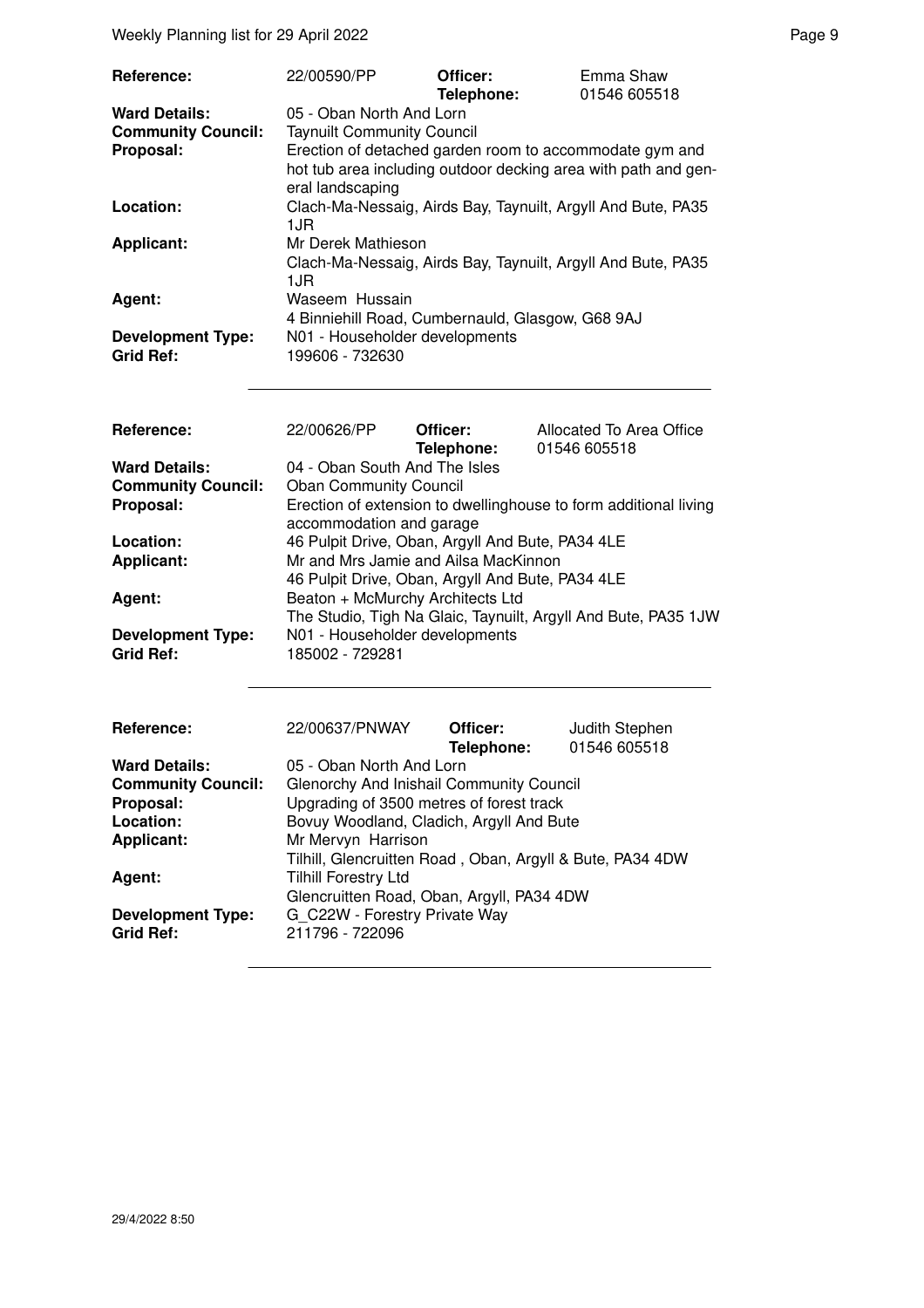Weekly Planning list for 29 April 2022 **Page 10** Page 10

| Reference:                | 22/00682/PAAGRI                                               | Officer:<br>Telephone: | Judith Stephen<br>01546 605518 |
|---------------------------|---------------------------------------------------------------|------------------------|--------------------------------|
| <b>Ward Details:</b>      | 05 - Oban North And Lorn                                      |                        |                                |
| <b>Community Council:</b> | <b>Lismore Community Council</b>                              |                        |                                |
| Proposal:                 | Renovation of existing barn and erection of agricultural shed |                        |                                |
| Location:                 | 1 Balligrundle, Oban, Isle Of Lismore, Argyll And Bute, PA34  |                        |                                |
|                           | 5UQ                                                           |                        |                                |
| <b>Applicant:</b>         | Dr Morag Ferguson                                             |                        |                                |
|                           | 26 Edenside, Westerwood, Cumbernauld, G68 0ER                 |                        |                                |
| Agent:                    | <b>CP</b> Architects                                          |                        |                                |
|                           | 110 George Street, Oban, Argyll And Bute, PA34 5NT            |                        |                                |
| <b>Development Type:</b>  | G_C18 - Agricultural works                                    |                        |                                |
| <b>Grid Ref:</b>          | 184401 - 740120                                               |                        |                                |

| Reference:                                   | 22/00805/PNWAY                                                   | Officer:<br>Telephone: | Judith Stephen<br>01546 605518 |
|----------------------------------------------|------------------------------------------------------------------|------------------------|--------------------------------|
| <b>Ward Details:</b>                         | 04 - Oban South And The Isles                                    |                        |                                |
| <b>Community Council:</b>                    | <b>Mull Community Council</b>                                    |                        |                                |
| Proposal:                                    | Formation of forest track                                        |                        |                                |
| Location:                                    | Ardura Forest, Lochdon, Isle Of Mull, Argyll And Bute            |                        |                                |
| <b>Applicant:</b>                            | Mr Moray Finch                                                   |                        |                                |
|                                              | An Roth Community Centre, Craignure, Isle Of Man, PA65 6AY       |                        |                                |
| Agent:                                       | <b>TreeStory Ltd</b>                                             |                        |                                |
|                                              | Kingsford Business Club, 26 Dublin Street, Edinburgh, EH3<br>6NN |                        |                                |
| <b>Development Type:</b><br><b>Grid Ref:</b> | G C22W - Forestry Private Way<br>167085 - 731435                 |                        |                                |

| <b>Reference:</b>         | 22/00806/PNAGRI                                             | Officer:   | Judith Stephen |
|---------------------------|-------------------------------------------------------------|------------|----------------|
|                           |                                                             | Telephone: | 01546 605518   |
| <b>Ward Details:</b>      | 04 - Oban South And The Isles                               |            |                |
| <b>Community Council:</b> | <b>Mull Community Council</b>                               |            |                |
| Proposal:                 | Erection of agricultural building                           |            |                |
| Location:                 | Land North East Of Tigh Air A Creagh, Uisken, Isle Of Mull, |            |                |
|                           | Argyll And Bute                                             |            |                |
| <b>Applicant:</b>         | Hayley Hamilton And David Johnson                           |            |                |
|                           | Uisken Croft, Bunessan, Isle Of Mull, Argyll And Bute, PA67 |            |                |
|                           | 6DS                                                         |            |                |
| Agent:                    | RKtecture                                                   |            |                |
|                           | The Studio , Glenmhor Terrace, Fort William, PH33 6TA       |            |                |
| <b>Development Type:</b>  | G_C18 - Agricultural works                                  |            |                |
| <b>Grid Ref:</b>          | 139133 - 718919                                             |            |                |
|                           |                                                             |            |                |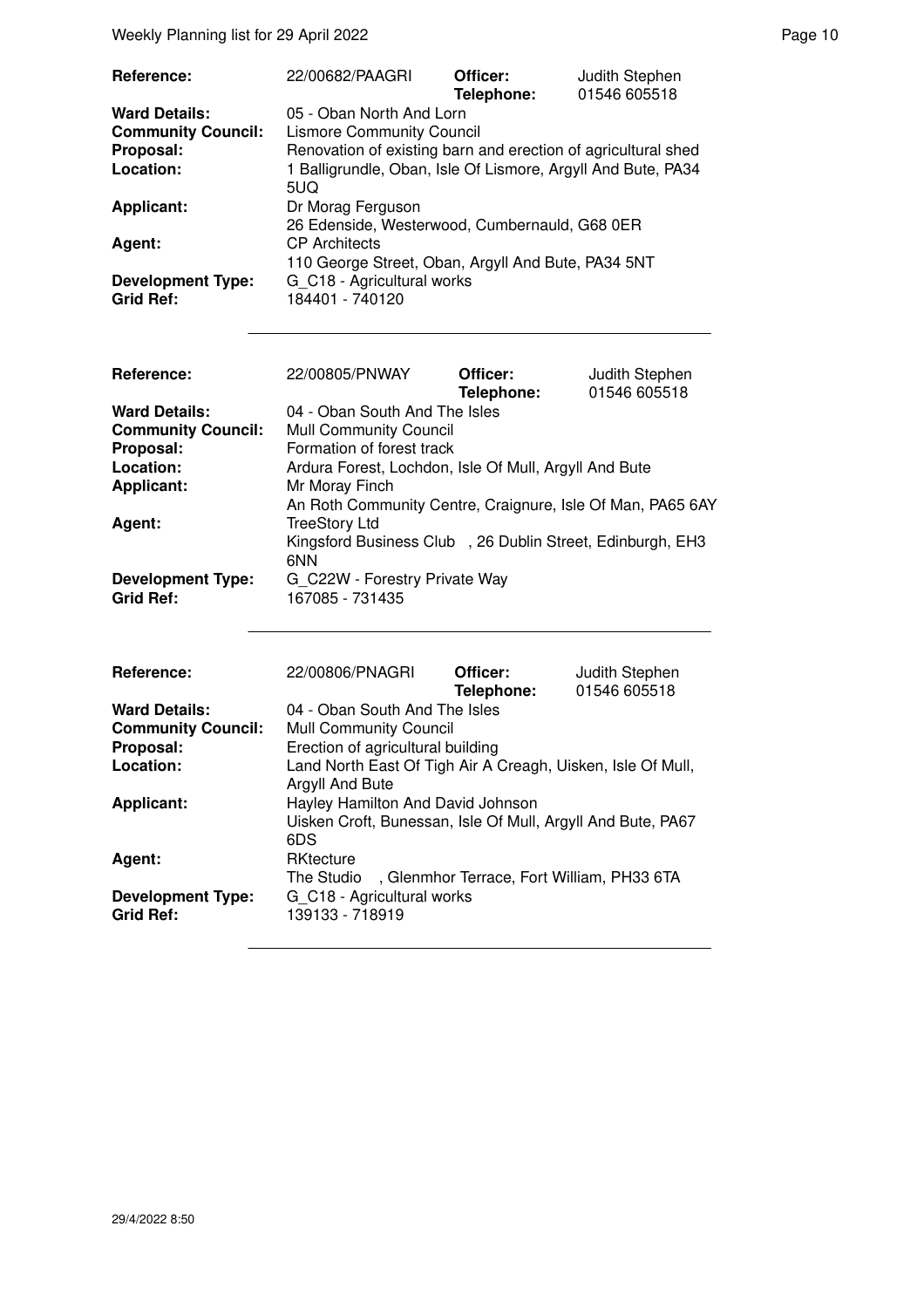| Reference:                            | 22/00830/PNWAY                                                                        | Officer:<br>Telephone: | Judith Stephen<br>01546 605518 |
|---------------------------------------|---------------------------------------------------------------------------------------|------------------------|--------------------------------|
| <b>Ward Details:</b>                  | 05 - Oban North And Lorn                                                              |                        |                                |
| <b>Community Council:</b>             | Glenorchy And Inishail Community Council                                              |                        |                                |
| Proposal:                             | Formation of access track                                                             |                        |                                |
| Location:                             | Eredine Woodland, East Lochaweside, Argyll And Bute                                   |                        |                                |
| <b>Applicant:</b>                     | Mr Gordon Stewart                                                                     |                        |                                |
|                                       | Forestry And Land Scotland Offices, Millpark Road, Oban,<br>Argyll And Bute, PA34 4NH |                        |                                |
| Agent:                                | N/A                                                                                   |                        |                                |
| <b>Development Type:</b><br>Grid Ref: | G_C18W - Agricultural Private Way<br>199150 - 710830                                  |                        |                                |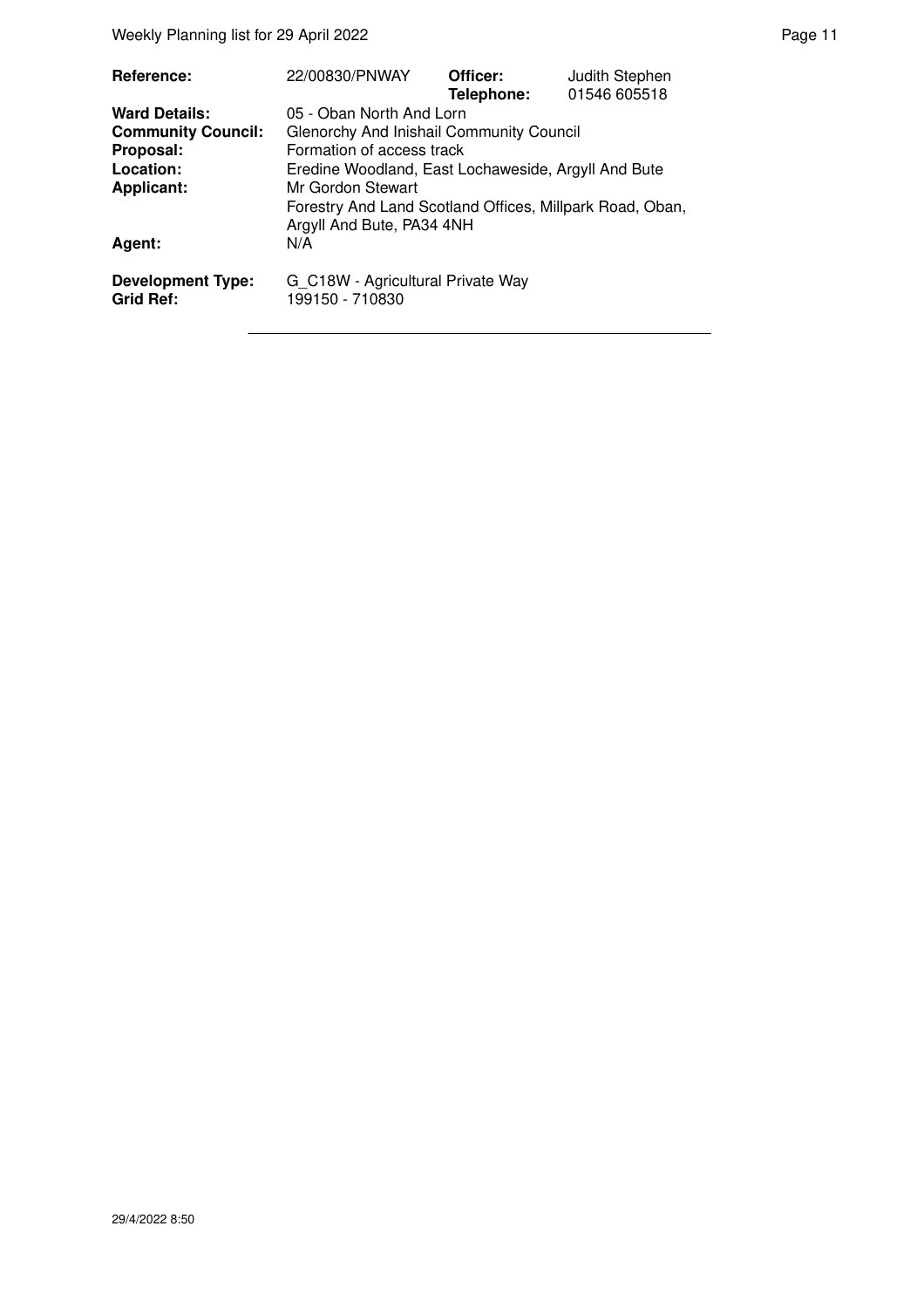## **Mid Argyll, Kintyre and Islay**

| Reference:                | 22/00171/ADV                                                                                                                                               | Officer:<br>Telephone: | Kim MacKay<br>01546 605518                                    |
|---------------------------|------------------------------------------------------------------------------------------------------------------------------------------------------------|------------------------|---------------------------------------------------------------|
| <b>Ward Details:</b>      | 02 - Kintyre And The Islands                                                                                                                               |                        |                                                               |
| <b>Community Council:</b> | <b>Tarbert And Skipness Community Council</b><br>Display of fascia sign (non-illuminated)<br>Tarbert Library, Barmore Road, Tarbert, Argyll And Bute, PA29 |                        |                                                               |
| Proposal:<br>Location:    |                                                                                                                                                            |                        |                                                               |
|                           | 6TW                                                                                                                                                        |                        |                                                               |
| <b>Applicant:</b>         | Miss Wilma Mackenzie                                                                                                                                       |                        |                                                               |
|                           |                                                                                                                                                            |                        | Tarbert Library, Barmore Road, Tarbert, Argyll And Bute, PA29 |
| Agent:                    | 6TW<br>N/A                                                                                                                                                 |                        |                                                               |
|                           |                                                                                                                                                            |                        |                                                               |
| <b>Development Type:</b>  | N <sub>15</sub> - Advertisements                                                                                                                           |                        |                                                               |
| <b>Grid Ref:</b>          | 186391 - 668702                                                                                                                                            |                        |                                                               |
|                           |                                                                                                                                                            |                        |                                                               |
| Reference:                | 22/00462/PPP                                                                                                                                               | Officer:               | Derek Wilson                                                  |
|                           |                                                                                                                                                            | Telephone:             | 01546 605518                                                  |
| <b>Ward Details:</b>      | 02 - Kintyre And The Islands                                                                                                                               |                        |                                                               |
| <b>Community Council:</b> | <b>Islay Community Council</b>                                                                                                                             |                        |                                                               |
| Proposal:<br>Location:    | Site for the erection of 4 dwellinghouses                                                                                                                  |                        | Land South East Of Neriby Cottage, Bridgend, Isle Of Islay,   |
|                           | Argyll And Bute                                                                                                                                            |                        |                                                               |
| <b>Applicant:</b>         | <b>Islay Estates Company</b>                                                                                                                               |                        |                                                               |
|                           | The Estate Office, Bridgend, Isle Of Islay, Argyll And Bute,                                                                                               |                        |                                                               |
|                           | <b>PA44 7PB</b>                                                                                                                                            |                        |                                                               |
| Agent:                    | <b>MH Planning Associates</b>                                                                                                                              |                        |                                                               |
|                           | 8BN                                                                                                                                                        |                        | 63 West Princes Street, Helensburgh, Argyll And Bute, G84     |
| <b>Development Type:</b>  | N03B - Housing - Local                                                                                                                                     |                        |                                                               |
| <b>Grid Ref:</b>          | 136092 - 659921                                                                                                                                            |                        |                                                               |
|                           |                                                                                                                                                            |                        |                                                               |
|                           |                                                                                                                                                            |                        |                                                               |
| Reference:                | 22/00509/PP                                                                                                                                                | Officer:<br>Telephone: | Allocated To Area Office<br>01546 605518                      |
| <b>Ward Details:</b>      | 03 - Mid Argyll                                                                                                                                            |                        |                                                               |
| <b>Community Council:</b> | <b>Craignish Community Council</b>                                                                                                                         |                        |                                                               |
| Proposal:                 |                                                                                                                                                            |                        | Demolition of existing dwellinghouse and erection of replace- |
|                           |                                                                                                                                                            |                        | ment dwellinghouse, detached garage and installation of       |
| Location:                 | sewage treatment plant                                                                                                                                     |                        | Lunga Mill, Craobh Haven, Lochgilphead, Argyll And Bute,      |
|                           | <b>PA31 8UU</b>                                                                                                                                            |                        |                                                               |
| <b>Applicant:</b>         | Mr Andrew Mcilvride                                                                                                                                        |                        |                                                               |
|                           |                                                                                                                                                            |                        | Lunga Mill, Craobh Haven, Lochgilphead, Argyll And Bute,      |
|                           | <b>PA31 8UU</b>                                                                                                                                            |                        |                                                               |
| Agent:                    | N/A                                                                                                                                                        |                        |                                                               |
| <b>Development Type:</b>  | N03B - Housing - Local                                                                                                                                     |                        |                                                               |
| <b>Grid Ref:</b>          | 179318 - 706451                                                                                                                                            |                        |                                                               |
|                           |                                                                                                                                                            |                        |                                                               |